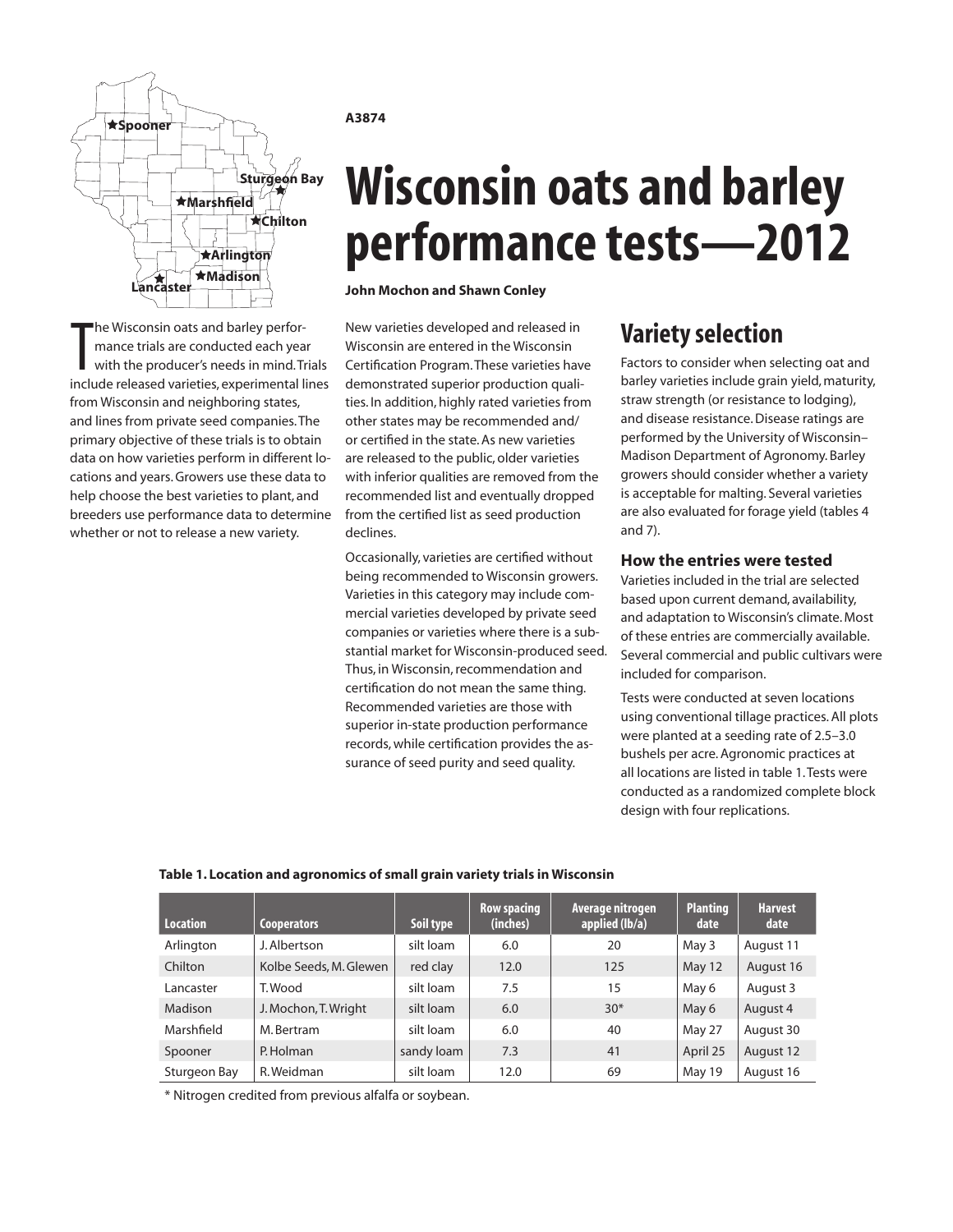### **Growing conditions**

**2011 season.** In Wisconsin, oats planted acres totaled 210,000 in 2011, down 32% from 2010. There were 115,000 acres harvested, 55,000 acres less than last year. The 2011 oats yield was 62.0 bushels per acre, up 4 bushels from the previous year. Despite the higher yield, the fewer harvested acres resulted in a 28% decrease in production from 2010, to a total of 7.13 million bushels. Wisconsin was the top oats producing state in 2011, above Minnesota, which was the top producer last year.

Wisconsin produced 705,000 bushels of barley in 2011, down 51% from 2010. Area planted to barley, at 33,000 acres, was down 27% from last year, while area harvested, at 15,000 acres, was down 50%. Yield was down 1 bushel from the previous year to 47 bushels per acre.

**2010 season.** In Wisconsin, the number of planted acres of oats in 2010 was 310,000, unchanged from the previous year. There were 170,000 acres harvested, 25,000 acres less than 2009. Oats in 2010 yielded 58.0 bushels per acre, a decrease of 10 bushels from the previous year. Fewer acres harvested and a lower yield led production to be down 26% from 2009, to a total of 9.9 million bushels. Wisconsin was the second highest-producing state for oats in 2010, behind Minnesota, after being first in 2009.

Wisconsin produced 1.44 million bushels of barley in 2010, a slight decline from the previous year. Area planted to barley was unchanged from 2009, at 45,000 acres, while area harvested increased 5,000 acres to 30,000 acres in 2010. Yields were down 11 bushels from the previous year to 48 bushels per acre.

Source: USDA National Agricultural Statistics Service, [www.nass.usda.gov](http://www.nass.usda.gov).

### **How performance was measured**

**Yield:** After threshing, grain was weighed and yield was determined using a conversion formula. Yields are reported in bushels per acre at 8% moisture content. There are 32 and 48 pounds per bushel for oat and barley, respectively.

**Lodging:** Lodging is measured in percent. Values are rounded to whole numbers (1=none, 100=severe).

**Test weight:** Test weights were measured using a Toledo Model 3111 test weighting scale.

### **Licensed varieties**

The Wisconsin Agricultural Experiment Station and/or the UW–Madison Department of Agronomy has granted sole authority to the Wisconsin Crop Improvement Association to issue formal licenses for the production of certified seed of Kewaunee barley; Spooner rye; and Badger, Dane, ForagePlus, Gem, and Vista oats. The Wisconsin Alumni Research Foundation has granted sole authority to the Wisconsin Crop Improvement Association to issue formal licenses for the production of certified seed of Drumlin, Esker, Kame, and Moraine oats. These grants of sole authority are intended to reinforce Plant Variety Protection (PVP) regulations and to generate research and development funds for the Wisconsin small-grain breeding program. These varieties are PVP-protected and a license is required for seed production. Each bag of seed will have a special red and white PVP/ Licensed Variety tag attached or preprinted on the bag.

### **Testing agencies**

The small grain variety tests were conducted by the Department of Agronomy, College of Agricultural and Life Sciences, University of Wisconsin–Madison in cooperation and with support from the Wisconsin Crop Improvement Association.

# **Additional information**

Check the following publications for additional information on small grain production and seed availability. All are updated annually.

- *• Wisconsin Winter Wheat Performance Tests* (A3868), available at [learningstore.uwex.edu](http://learningstore.uwex.edu)
- *• Pest Management in Wisconsin Field Crops* (A3646), available at [learningstore.uwex.edu](http://learningstore.uwex.edu)
- *• The Wisconsin Certified Seed Directory*, available at www.wcia.wisc.edu

For information on seed availability of public varieties, contact:

Wisconsin Crop Improvement Association 554 Moore Hall 1575 Linden Drive Madison, WI 53706 (608) 262-1341 [www.wcia.wisc.edu](http://www.wcia.wisc.edu)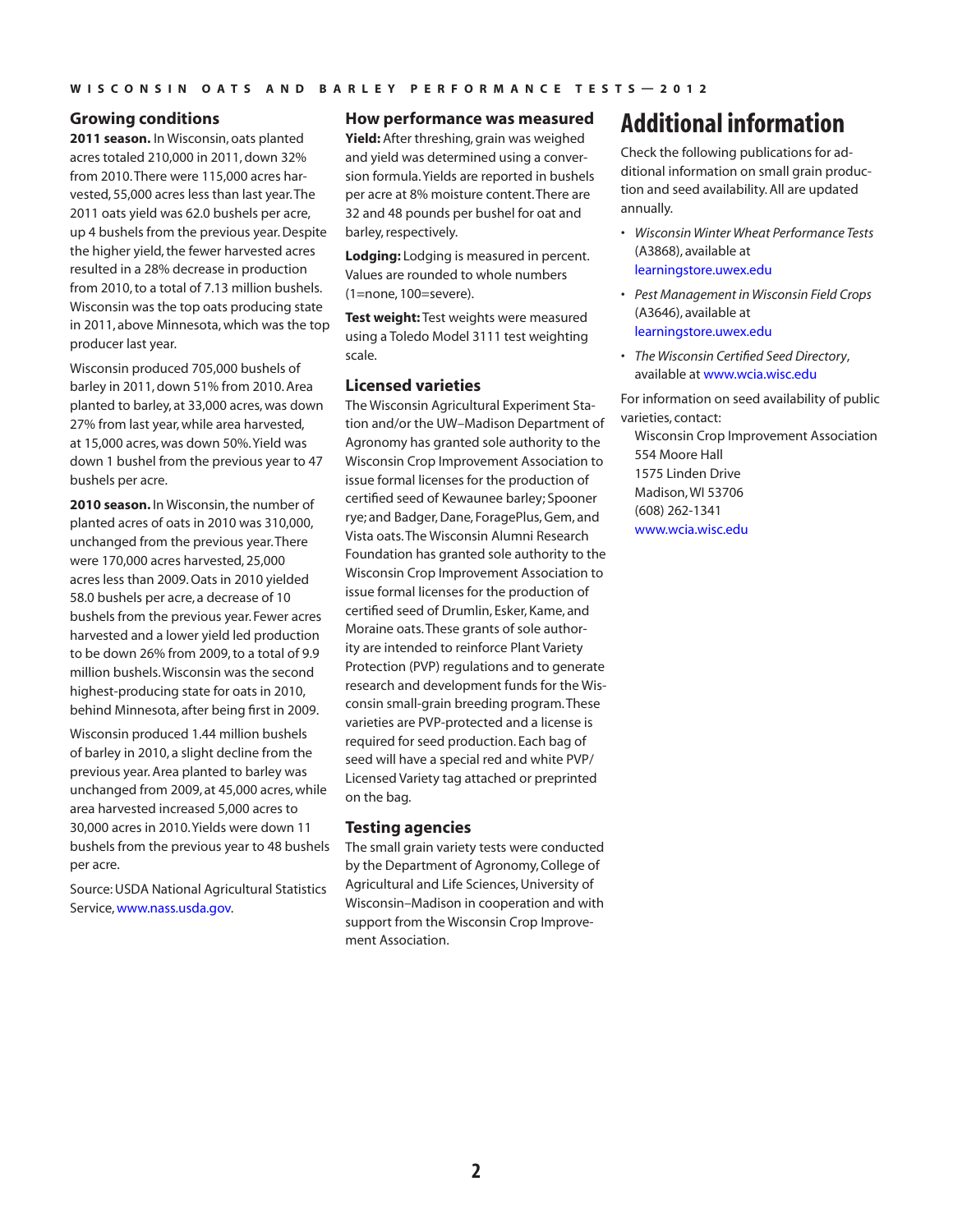### **Table 2. Oat variety descriptions**

|                        |                              |                  |                 | <b>Maturity<sup>a</sup></b> |                                 |                  | <b>Test</b>                |                          | -Disease resistance <sup>d</sup> - |                     |                          |              |                         |                                      |               |
|------------------------|------------------------------|------------------|-----------------|-----------------------------|---------------------------------|------------------|----------------------------|--------------------------|------------------------------------|---------------------|--------------------------|--------------|-------------------------|--------------------------------------|---------------|
| <b>Variety</b>         | <b>Origin</b>                | Year<br>released | Kernel<br>color | (head<br>date)              | <b>Ht</b> <sub>b</sub><br>(in.) | Loda-<br>ing $%$ | wt <sup>c</sup><br>(lb/bu) | <b>Kernel</b><br>protein | <b>Crown</b><br>rust               | <b>Stem</b><br>rust | Sep-<br>toria            | <b>Smut</b>  | <b>BYDV<sup>e</sup></b> | Licensed/<br><b>PVP</b> <sup>t</sup> | Wis.<br>cert. |
|                        | <b>RECOMMENDED VARIETIES</b> |                  |                 |                             |                                 |                  |                            |                          |                                    |                     |                          |              |                         |                                      |               |
| <b>Badger</b>          | Wisconsin                    | 2010             | vellow          | $6 - 20$                    | 33                              | med              | 37.9                       | med                      | $\mathsf{R}$                       | $\qquad \qquad$     | $\qquad \qquad$          | $\mathsf{R}$ | R                       | yes                                  | yes           |
| <b>Drumlin</b>         | Wisconsin                    | 2003             | yellow          | $6 - 27$                    | 36                              | med              | 35.7                       | med                      | <b>IR</b>                          | <b>IR</b>           | $\overline{\phantom{a}}$ | R            | R                       | yes                                  | yes           |
| <b>Esker</b>           | Wisconsin                    | 2004             | yellow          | $6 - 23$                    | 35                              | med              | 37.1                       | med                      | <b>IR</b>                          | <b>IR</b>           | $\overline{\phantom{a}}$ | R            | R                       | yes                                  | yes           |
| <b>Excel</b>           | Indiana                      | 2006             | white           | $6 - 23$                    | 35                              | med              | 36.6                       | med                      | IR                                 | $\mathsf{S}$        | $\overline{\phantom{a}}$ | R            | R                       | yes                                  | $QA*$         |
| <b>Rockford</b>        | N. Dakota                    | 2008             | white           | $6 - 29$                    | 41                              | strong           | 39.9                       | med                      | $\mathsf{R}$                       | $\mathsf{R}$        | $\overline{\phantom{a}}$ | <b>MR</b>    | R                       | yes                                  | no            |
| Shelby427              | S. Dakota                    | 2009             | white           | $6 - 23$                    | 38                              | med              | 40.3                       | med/<br>high             | R                                  | <b>MR</b>           | $\overline{\phantom{a}}$ | <b>MR</b>    | S                       | yes                                  | no            |
| <b>Vista</b>           | Wisconsin                    | 1999             | yellow          | $6 - 26$                    | 40                              | weak             | 36.8                       | low                      | $\mathsf{R}$                       | $\overline{R}$      |                          | $\mathsf{R}$ | <b>IR</b>               | yes                                  | yes           |
| <b>OTHER VARIETIES</b> |                              |                  |                 |                             |                                 |                  |                            |                          |                                    |                     |                          |              |                         |                                      |               |
| <b>Buckskin</b>        | <b>Illinois</b>              | 2008             | tan             | late                        | med                             | weak             | high                       | med                      | $\mathsf{R}$                       | $\mathsf{R}$        | $\overline{\phantom{a}}$ | R            | R.                      | yes                                  | yes           |
| Dane                   | Wisconsin                    | 1990             | yellow          | $6 - 19$                    | 35                              | med              | 36.8                       | med                      | <b>IR</b>                          | <b>IR</b>           | S                        | R            | R                       | yes                                  | yes           |
| Kame                   | Wisconsin                    | 2005             | yellow          | $6 - 21$                    | 34                              | med              | 34.3                       | med                      | <b>IR</b>                          | <b>IR</b>           | $\overline{\phantom{a}}$ | R            | <b>IR</b>               | yes                                  | yes           |
| <b>Moraine</b>         | Wisconsin                    | 2001             | yellow          | mid                         | med                             | med              | high                       | med                      | $\mathsf{R}$                       | <b>IR</b>           | $\overline{\phantom{a}}$ | R            | <b>IR</b>               | yes                                  | yes           |
| <b>Ogle</b>            | <b>Illinois</b>              | 1981             | yellow          | $6 - 23$                    | 35                              | med              | 36.4                       | low                      | <b>IR</b>                          | S                   | S                        | S            | R                       | no                                   | yes           |

a Maturity (month-day) as indicated by heading date in 18 Wisconsin tests conducted 2009-2011. Varieties with generalized ratings indicate the following: early = before June 21, mid = June 21-24, late = after June 24.

- b Height (inches) at maturity in 21 Wisconsin tests conducted 2009-2011. Varieties with generalized ratings indicate the following: short =  $<$ 33 inches, med = 33-38 inches, tall =  $>$ 38 inches.
- c Test weight (pounds/bushel) in 21 Wisconsin tests conducted 2009-2011. Varieties with generalized ratings indicate the following:

 $low = <33$  lb/bu, med = 33-35 lb/bu, high = >35 lb/bu.

- $d$  Disease resistance: R = excellent resistance, IR = intermediate or very good, MR=moderate or good, S = susceptible or poor resistance.
- e BYDV=Barley yellow dwarf virus or red leaf disease.

f PVP=Plant Variety Protection or licensed for seed production. A "yes" indicates that these varieties can't be grown and sold as seed without certification.

\* QA= Quality Assurance

(-) = Information not available.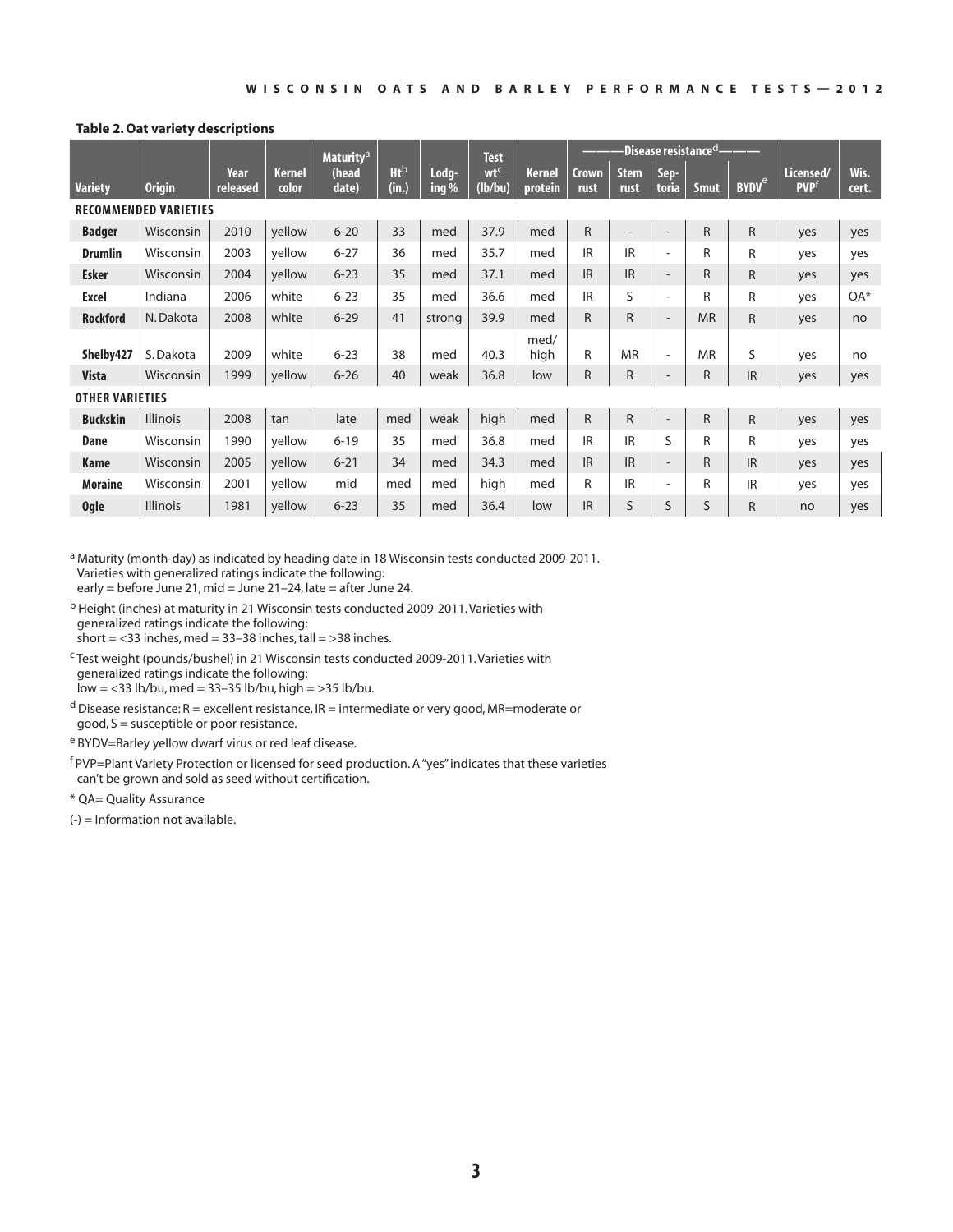|                     |                |                  | -Southern                               |                    | -Northern-     |                   |         |                     |  |  |  |  |  |
|---------------------|----------------|------------------|-----------------------------------------|--------------------|----------------|-------------------|---------|---------------------|--|--|--|--|--|
| <b>Variety</b>      | Mean           | <b>Arlington</b> | <b>Lancaster</b>                        | <b>Madison</b>     | <b>Chilton</b> | <b>Marshfield</b> | Spooner | <b>Sturgeon Bay</b> |  |  |  |  |  |
|                     |                |                  |                                         | 2011 yields (bu/a) |                |                   |         |                     |  |  |  |  |  |
| <b>EARLY SEASON</b> |                |                  |                                         |                    |                |                   |         |                     |  |  |  |  |  |
| <b>Badger</b>       | 84             | 134              | 99                                      | $123*$             | 80             | 34                | $47*$   | 69                  |  |  |  |  |  |
| <b>Dane</b>         | 70             | 100              | 83                                      | 87                 | 73             | 26                | 40      | 79*                 |  |  |  |  |  |
| Kame                | 69             | 88               | 83                                      | 79                 | 75             | 32                | $53*$   | 74                  |  |  |  |  |  |
| <b>MIDSEASON</b>    |                |                  |                                         |                    |                |                   |         |                     |  |  |  |  |  |
| <b>Esker</b>        | 80             | 103              | 102                                     | 104                | 85             | 32                | $55*$   | $81*$               |  |  |  |  |  |
| <b>Excel</b>        | 84             | 102              | 95                                      | 89                 | 94*            | 57                | $58*$   | $93*$               |  |  |  |  |  |
| <b>Ogle</b>         | 76             | 85               | 95                                      | 81                 | 84             | 36                | $60*$   | $94*$               |  |  |  |  |  |
| Shelby427           | $98*$          | 151              | 101                                     | $135*$             | 80             | $65*$             | $70*$   | $84*$               |  |  |  |  |  |
| <b>LATE SEASON</b>  |                |                  |                                         |                    |                |                   |         |                     |  |  |  |  |  |
| <b>Drumlin</b>      | 86             | 101              | 103                                     | 101                | 89*            | $66*$             | $68*$   | 77                  |  |  |  |  |  |
| <b>Rockford</b>     | $101*$         | 137              | $125*$                                  | $129*$             | $100*$         | $81*$             | $68*$   | 67                  |  |  |  |  |  |
| <b>Vista</b>        | 89             | 99               | $122*$                                  | 107                | $96*$          | $67*$             | $63*$   | 71                  |  |  |  |  |  |
| <b>Mean</b>         | 84             | 110              | 101                                     | 104                | 86             | 50                | 58      | 79                  |  |  |  |  |  |
| $LSD(0.05)^{a}$     | 6              | 10               | 17                                      | 12                 | 12             | 16                | 24      | 15                  |  |  |  |  |  |
|                     |                |                  | Historic yields 2009-2011 yields (bu/a) |                    |                |                   |         |                     |  |  |  |  |  |
| <b>EARLY SEASON</b> |                |                  |                                         |                    |                |                   |         |                     |  |  |  |  |  |
| <b>Badger</b>       | 89             | $124*$           | 83                                      | 109                | 76             | 78                | 55      | 98                  |  |  |  |  |  |
| <b>Dane</b>         | 76             | 90               | 74                                      | 87                 | 70             | 78                | 35      | 98                  |  |  |  |  |  |
| Kame                | 81             | 103              | 72                                      | 97                 | 67             | 81                | 48      | 99                  |  |  |  |  |  |
| <b>MIDSEASON</b>    |                |                  |                                         |                    |                |                   |         |                     |  |  |  |  |  |
| <b>Esker</b>        | 88             | 104              | 89*                                     | 111                | 71             | 83                | 55      | 103                 |  |  |  |  |  |
| <b>Excel</b>        | 92             | 117              | 77                                      | 101                | 84             | $93*$             | 61      | 109                 |  |  |  |  |  |
| <b>Ogle</b>         | 91             | 104              | 84                                      | 97                 | 75             | 85                | $74*$   | 115                 |  |  |  |  |  |
| Shelby427           | 94             | $130*$           | 80                                      | $121*$             | 77             | 86                | $65*$   | 101                 |  |  |  |  |  |
| <b>LATE SEASON</b>  |                |                  |                                         |                    |                |                   |         |                     |  |  |  |  |  |
| <b>Drumlin</b>      | 92             | 104              | 83                                      | 105                | 81             | $102*$            | $70*$   | 100                 |  |  |  |  |  |
| <b>Rockford</b>     | 103            | $131*$           | $96*$                                   | $128*$             | 99             | $97*$             | $75*$   | 94                  |  |  |  |  |  |
| <b>Vista</b>        | 92             | 107              | 86                                      | 108                | 80             | $97*$             | $74*$   | 93                  |  |  |  |  |  |
| Mean                | 90             | 111              | 82                                      | 106                | 78             | 88                | 61      | 101                 |  |  |  |  |  |
| LSD $(0.05)^a$      | $\overline{4}$ | 8                | 9                                       | 9                  | 9              | 12                | 12      | 12                  |  |  |  |  |  |

### **Table 3. Oat variety grain yield comparisons in Wisconsin**

\* Varieties not significantly different from the highest yielding variety in the trial.

a The LSD (least significant difference) figures listed under the yield columns are a statistical measure of variation within the trial. If the difference in yield of two varieties is equal to or greater than LSD, the yields are significantly different. If the difference is less than the LSD, the yield difference may have been due to environmental factors.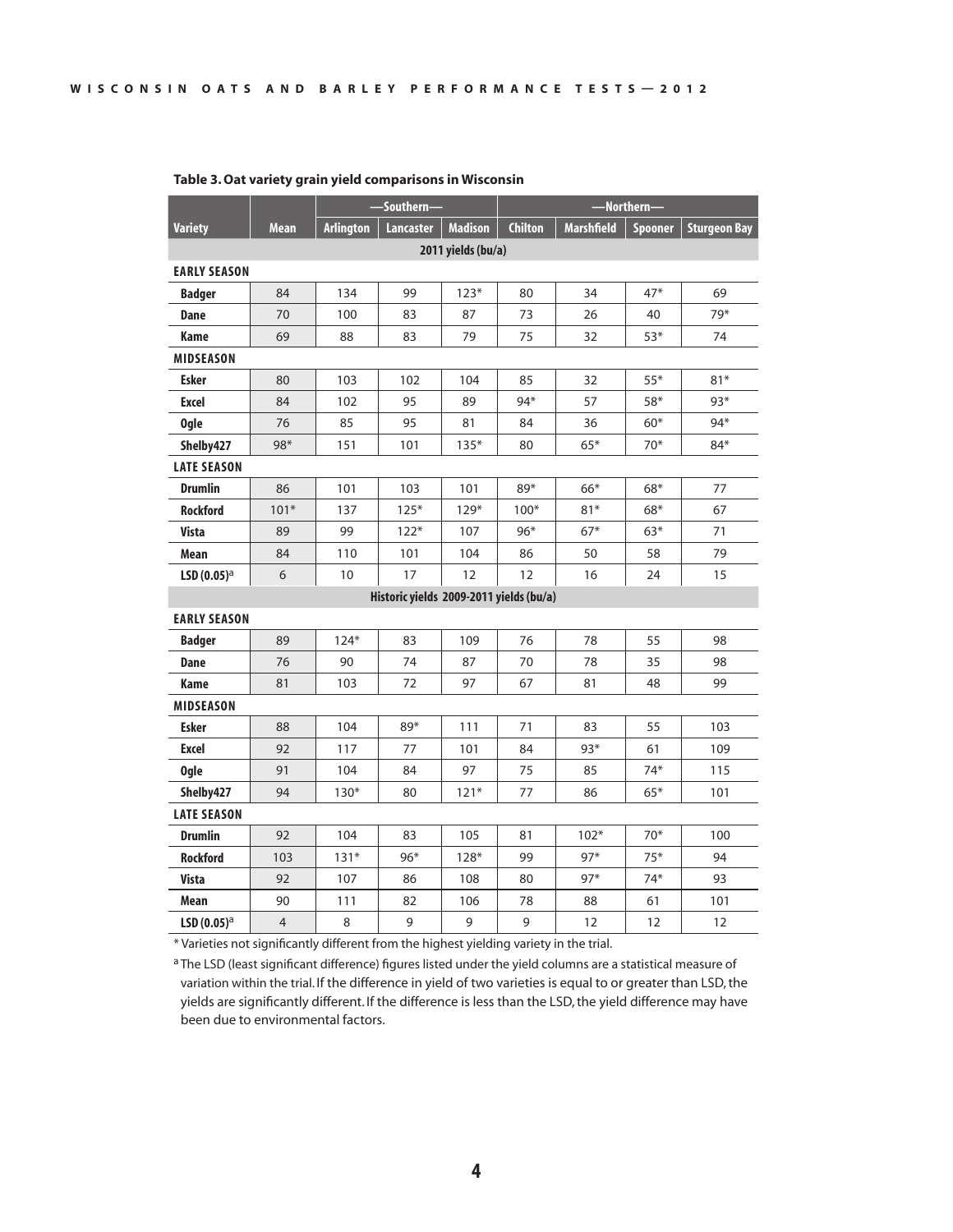### **Table 4. Forage dry matter yield of spring oat varieties harvested at late boot/early heading**

|                   |                | Yield $(t/a)$    |             | <b>Harvest</b><br>date | <b>Crude</b> |                  |               | <b>Harvest date</b> |
|-------------------|----------------|------------------|-------------|------------------------|--------------|------------------|---------------|---------------------|
| <b>Variety</b>    | <b>Madison</b> | <b>Arlington</b> | <b>Mean</b> | June/July              | protein (%)  | RFO <sup>a</sup> | Yield $(t/a)$ | <b>June</b>         |
|                   |                |                  |             |                        |              |                  | 2009-2011     |                     |
| <b>ForagePlus</b> | 2.08           | 2.65             | 2.36        | $7 - 4$                | $13.2*$      | $127.5*$         | 2.29          | 28                  |
| <b>Vista</b>      | 1.56           | 1.69             | 1.62        | $6 - 27$               | $13.3*$      | $124.0*$         | 1.73          | 21                  |
| LSD(0.05)         | 0.42           | 0.66             | 0.38        |                        | 0.96         | 9.65             | 0.16          |                     |

a RFQ= Relative feed quality. Relative feed quality values can be used to make comparisons among varieties listed in this table, but should not be used to compare with other crops, such as alfalfa.

\* Varieties not significantly different from the highest yielding variety in the trial.

### **Table 5. Barley variety descriptions**

|                              |               | Year          |                 |                | <b>Maturity<sup>a</sup></b> |                 |                          |                                 | <b>Disease resistancee</b> |                     |                   |                 |                       |                         |               |
|------------------------------|---------------|---------------|-----------------|----------------|-----------------------------|-----------------|--------------------------|---------------------------------|----------------------------|---------------------|-------------------|-----------------|-----------------------|-------------------------|---------------|
| <b>Variety</b>               | <b>Origin</b> | re-<br>leased | Awns            | <b>Quality</b> | (head<br>date)              | $Ht^b$<br>(in.) | $L$ odging $C$<br>$(\%)$ | Test wt <sup>d</sup><br>(lb/bu) | <b>Crown</b><br>rust       | <b>Stem</b><br>rust | Loose<br>smut     | Powd.<br>mildew | <b>Spot</b><br>blotch | Licensed/<br><b>PVP</b> | Wis.<br>cert. |
| <b>RECOMMENDED VARIETIES</b> |               |               |                 |                |                             |                 |                          |                                 |                            |                     |                   |                 |                       |                         |               |
| <b>Kewaunee</b>              | Wisconsin     | 1997          | Smooth          | feed           | $6 - 20$                    | 31              | med                      | 44.0                            | $\mathsf{R}$               | R                   | $\qquad \qquad -$ | <b>IR</b>       | R                     | yes                     | yes           |
| <b>Quest</b>                 | Minnesota     | 2010          | Smooth          | malt           | $6 - 21$                    | 31              | med                      | 45.2                            | $\qquad \qquad -$          | R                   | $- -$             | IR              | R                     | yes                     | no            |
| <b>Rasmusson</b>             | Minnesota     | 2008          | Semi-<br>smooth | malt           | $6 - 20$                    | 29              | med                      | 45.8                            | $\qquad \qquad -$          | R.                  | $- -$             | <b>IR</b>       | R                     | yes                     | yes           |
| <b>OTHER VARIETIES</b>       |               |               |                 |                |                             |                 |                          |                                 |                            |                     |                   |                 |                       |                         |               |
| <b>Drummond</b>              | N. Dakota     | 2001          | Smooth          | malt           | early                       | med             | med                      | med                             | $\qquad \qquad -$          | R                   | S                 | <b>MR</b>       | R                     | yes                     | no            |
| <b>Stander</b>               | Minnesota     | 1993          | Smooth          | feed           | $6 - 20$                    | 29              | med                      | 45.5                            | $- -$                      | R                   | S                 | S               | R                     | yes                     | no            |

a Maturity (month-day) as indicated by heading date in 18 Wisconsin tests conducted 2009–2011. Varieties with generalized ratings indicate the following: early = before June 21, mid = June 21–25, late = after June 25.

<sup>b</sup> Height (inches) at maturity in 21 Wisconsin tests conducted 2009–2011. Varieties with generalized ratings were included in other tests and indicate the following: short =  $<$ 30 inches, med = 30–36 inches, tall = >36 inches.

 $c$  Lodging: strong = <15%, med = 15-35%, weak = >35%.

<sup>d</sup> Test weight (pounds/bushel) in 19 Wisconsin tests conducted 2009–2011. Varieties with generalized ratings were included in other tests and indicate the following: low = <42 lb/bu, med = 42-46 lb/bu, high = >46 lb/bu.

 $e$  Disease resistance: R = excellent resistance, IR = intermediate or very good, MR = moderate or good, S = susceptible or poor resistance.

 $f$ PVP = Plant Variety Protection or licensed for seed production. A "yes" indicates that these varieties cannot be reproduced and sold as seed without certification.

(--) = Information not available.